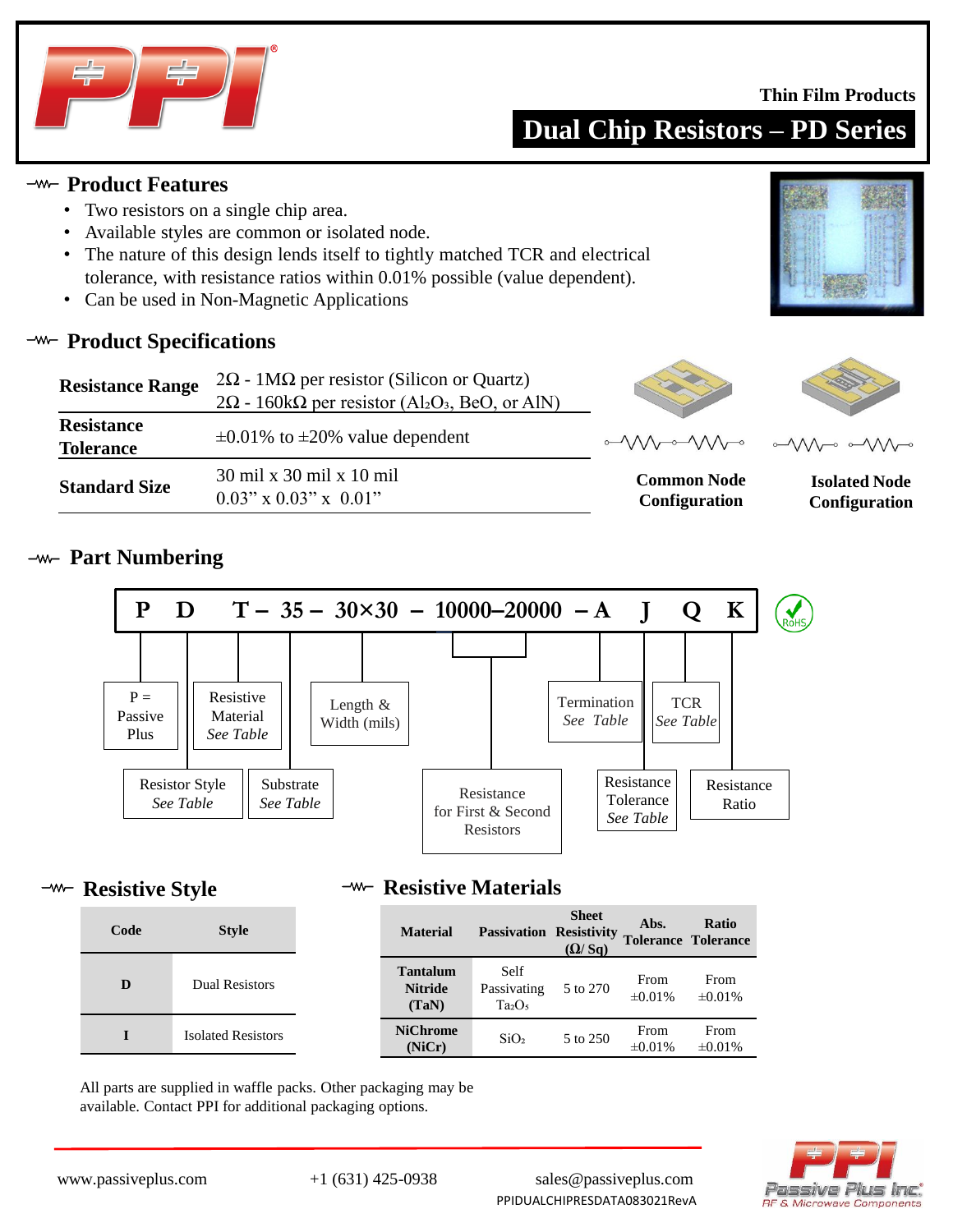

### **Thin Film Products**

**Dual Chip Resistors – PD Series**

### **Substrate Materials**

| <b>Material</b>                                   | <b>Thickness</b>  | <b>Surface</b><br>Finish       | <b>Dielectric</b><br><b>Constant</b><br>$(@$ 1MHz) | <b>Coefficient of</b><br><b>Thermal</b><br><b>Expansion</b><br>$(x 10^6$ °C) | <b>Thermal</b><br>Conductivity<br>$(W/m*K)$ | Code | Power per<br><b>Resistor</b> |
|---------------------------------------------------|-------------------|--------------------------------|----------------------------------------------------|------------------------------------------------------------------------------|---------------------------------------------|------|------------------------------|
| Alumina<br>(Al <sub>2</sub> O <sub>3</sub> )      | $0.005" - 0.010"$ | $2\mu$ " - $3\mu$ "            | 9.9                                                | $\mathcal{I}$<br>$(25^{\circ}C \text{ to } < 300^{\circ}C)$                  | 26.9                                        | 35   | $125 \text{ mW}$             |
| Aluminum<br>Nitride (AlN)                         | $0.005" - 0.010"$ | $6\mu$ " - $8\mu$ "            | $8.0 - 9.1$                                        | $4.6 - 5.7$<br>$(25^{\circ}C \text{ to } < 1000^{\circ}C)$                   | 170                                         | 28   | 500 mW                       |
| Beryllium Oxide<br>(BeO)                          | $0.005" - 0.010"$ | $<$ 5µ"                        | 6.76                                               | 9<br>$(25^{\circ}C \text{ to } < 1000^{\circ}C)$                             | 285                                         | 25   | 1 W                          |
| Silicon (Si)<br>(with $12k\AA$ SiO <sub>2</sub> ) | $0.005" - 0.010"$ | Chemical<br>Polish             | N/A<br>$(SiO2 K=1.38)$                             | $2.49 - 4.44$<br>$(25^{\circ}C \text{ to } < 1000^{\circ}C)$                 | 149<br>(SiO <sub>2</sub> 1.38)              | 22   | $125 \text{ mW}$             |
| Ouartz<br>(Fused Silica)                          | $0.005" - 0.010"$ | 60/40<br><b>Optical Polish</b> | 3.826                                              | 0.55<br>$(25^{\circ}C \text{ to } < 300^{\circ}C)$                           | 1.38                                        | 20   | $25 \text{ mW}$              |

# **-w- Resistance Tolerance Codes**

| <b>Tolerance</b> |             | D           | $\mathbf{F}$ | $-$ G $-$ |          |          | $H$ $J$ $K$ $L$ |            | M          |              |              |
|------------------|-------------|-------------|--------------|-----------|----------|----------|-----------------|------------|------------|--------------|--------------|
| Code             | $\pm 0.1\%$ | $\pm 0.5\%$ | $\pm 1\%$    | $\pm 2\%$ | $\pm$ 3% | $\pm$ 5% | $\pm 10\%$      | $\pm 15\%$ | $\pm 20\%$ | $\pm 0.05\%$ | $\pm 0.01\%$ |

### **Terminations**

| <b>Metallization</b> | Code               |     |
|----------------------|--------------------|-----|
| <b>Top Side</b>      | <b>Bottom Side</b> |     |
| Pd / Au              |                    |     |
| Pd / Au              | Ta/Pd/Au           | ו ו |
| Pd/Au                | Au Sputtered       | K.  |

# **Temperature Coefficient of Resistance**

| <b>Material</b>           | $\pm 150$ | $\pm 100$  | ±50        | $\pm 25$<br>ppm/°C ppm/°C ppm/°C ppm/°C ppm/°C ppm/°C | ±10        | $\pm$ 5 |
|---------------------------|-----------|------------|------------|-------------------------------------------------------|------------|---------|
| <b>Tantalum</b>           | O         |            | w          | X                                                     |            | Z       |
| <b>Nitride</b><br>(TaN)   | Standard  | <b>Yes</b> |            |                                                       |            |         |
| <b>NiChrome</b><br>(NiCr) |           |            | <b>Yes</b> | Standard                                              | <b>Yes</b> | Yes     |

### **Power Handling Range by Material**

| <b>Case Size</b>                         | <b>Alumina</b> | <b>Silicon</b>             | <b>AIN</b>                          | <b>BeO</b> | <b>Ouartz</b> |
|------------------------------------------|----------------|----------------------------|-------------------------------------|------------|---------------|
| mils<br>(inches)                         | (C35)          |                            | $(C-22)$ $(C-28)$ $(C-25)$ $(C-20)$ |            |               |
| $30 \times 30$<br>$(0.030 \times 0.030)$ |                | 125 mW 125 mW 500 mW 1.0 W |                                     |            | 25 mW         |

# **-w- Resistance Ratio Codes**

| Tolerance To<br><b>Other Resistors</b> | Code |
|----------------------------------------|------|
| $\pm 0.01\%$                           | G    |
| $\pm 0.05\%$                           | H    |
| $\pm 0.10\%$                           | J    |
| $\pm 0.25\%$                           | K    |
| $\pm 0.50\%$                           | M    |
| $\pm 1.00\%$                           | N    |
| No Ratio                               | R    |



www.passiveplus.com +1 (631) 425-0938 sales@passiveplus.com PPIDUALCHIPRESDATA083021RevA